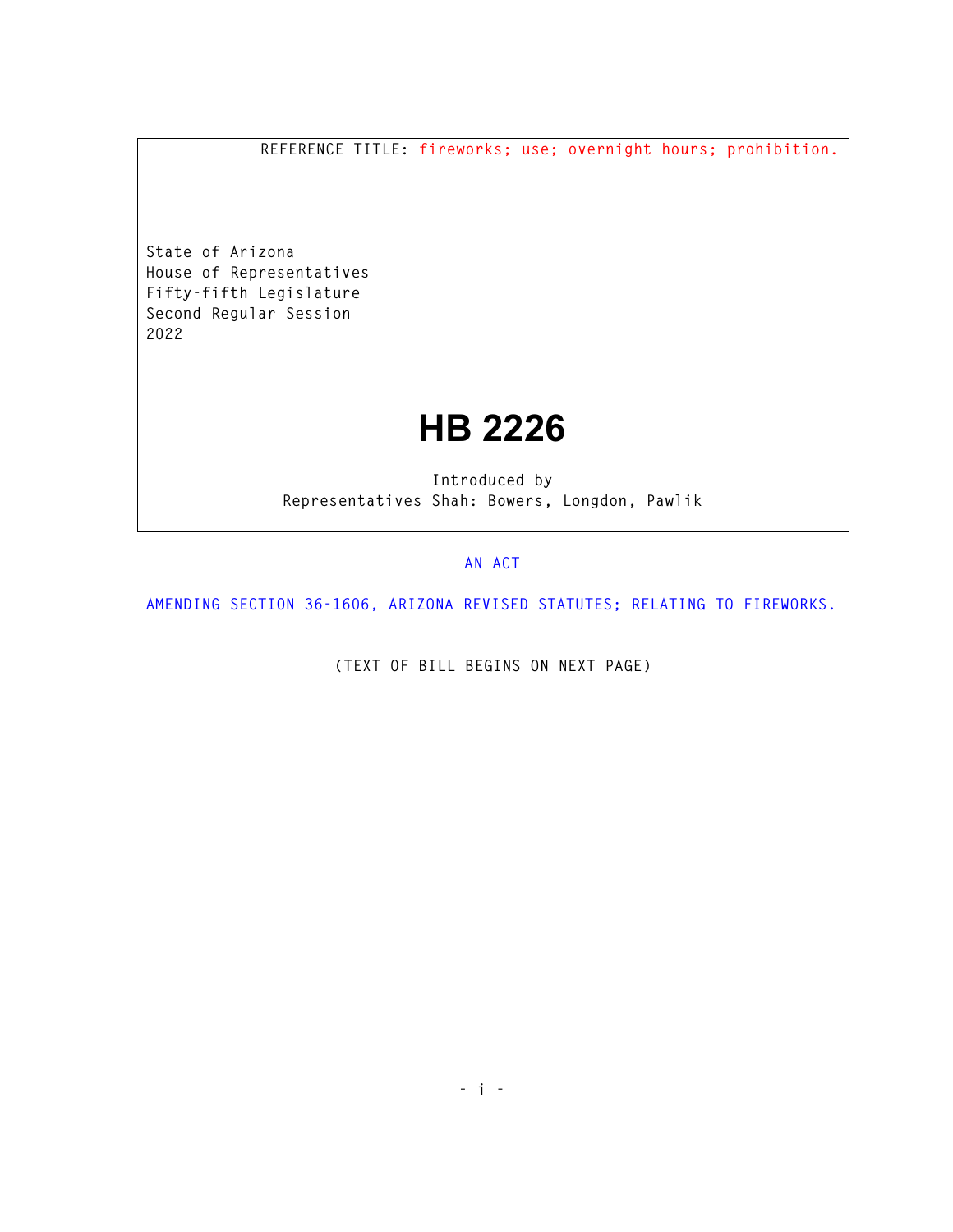**1 Be it enacted by the Legislature of the State of Arizona: 2 Section 1. Section 36-1606, Arizona Revised Statutes, is amended to 3 read: 4 36-1606. Consumer fireworks regulation; state preemption; 5 further regulation of fireworks by local 6 jurisdiction 7 A. The sale and use of permissible consumer fireworks are of 8 statewide concern. The regulation of permissible consumer fireworks 9 pursuant to this article and their sale or use is not subject to further 10 regulation by a governing body, except as follows: 11 1. In a county with a population of more than five hundred thousand 12 persons, a city or town within its corporate limits or the county within 13 the unincorporated areas of the county may do all of the following: 14 (a) Regulate, consistent with the standards set forth in NFPA 1124, 15 the sale of permissible consumer fireworks within its corporate limits. 16 (b) Prohibit the sale of permissible consumer fireworks on days 17 other than April 25 through May 6, May 20 through July 6 and December 10 18 through January 3 of each year. 19 (c) Prohibit the use of permissible consumer fireworks on days 20 other than May 4 through May 6, June 24 through July 6 and December 24 21 through January 3 of each year. 22 (d) Prohibit on all days the use of permissible consumer fireworks 23 within a one-mile radius of the border of preservation lands owned by a 24 city or town that has purchased more than fifteen thousand acres of land 25 for preservation purposes. 26 (e) Prohibit on all days during a stage one or higher fire 27 restriction the use of permissible consumer fireworks within a one-mile 28 radius of the border of any municipal or county mountain preserve, desert 29 park, regional park, designated conservation area, national forest or 30 wilderness area. 31 (f) PROHIBIT ON ALL DAYS THE USE OF PERMISSIBLE CONSUMER FIREWORKS 32 BETWEEN THE HOURS OF 11:00 P.M. AND 8:00 A.M., EXCEPT: 33 (i) BETWEEN THE HOURS OF 11:00 P.M. ON DECEMBER 31 OF EACH YEAR 34 THROUGH 1:00 A.M. ON JANUARY 1 OF EACH YEAR. 35 (ii) BETWEEN THE HOURS OF 11:00 P.M. ON JULY 4 OF EACH YEAR THROUGH 36 1:00 A.M. ON JULY 5 OF EACH YEAR. 37 2. In a county with a population of less than five hundred thousand 38 persons, a city or town within its corporate limits or the county within 39 the unincorporated areas of the county may do all of the following: 40 (a) Regulate, consistent with the standards set forth in NFPA 1124, 41 the sale of permissible consumer fireworks. 42 (b) Prohibit the sale of permissible consumer fireworks on days 43 other than May 20 through July 6 and December 10 through January 3 of each 44 year. The sale of permissible consumer fireworks may be prohibited on 45 days between May 20 through July 6 and December 10 through January 3 of**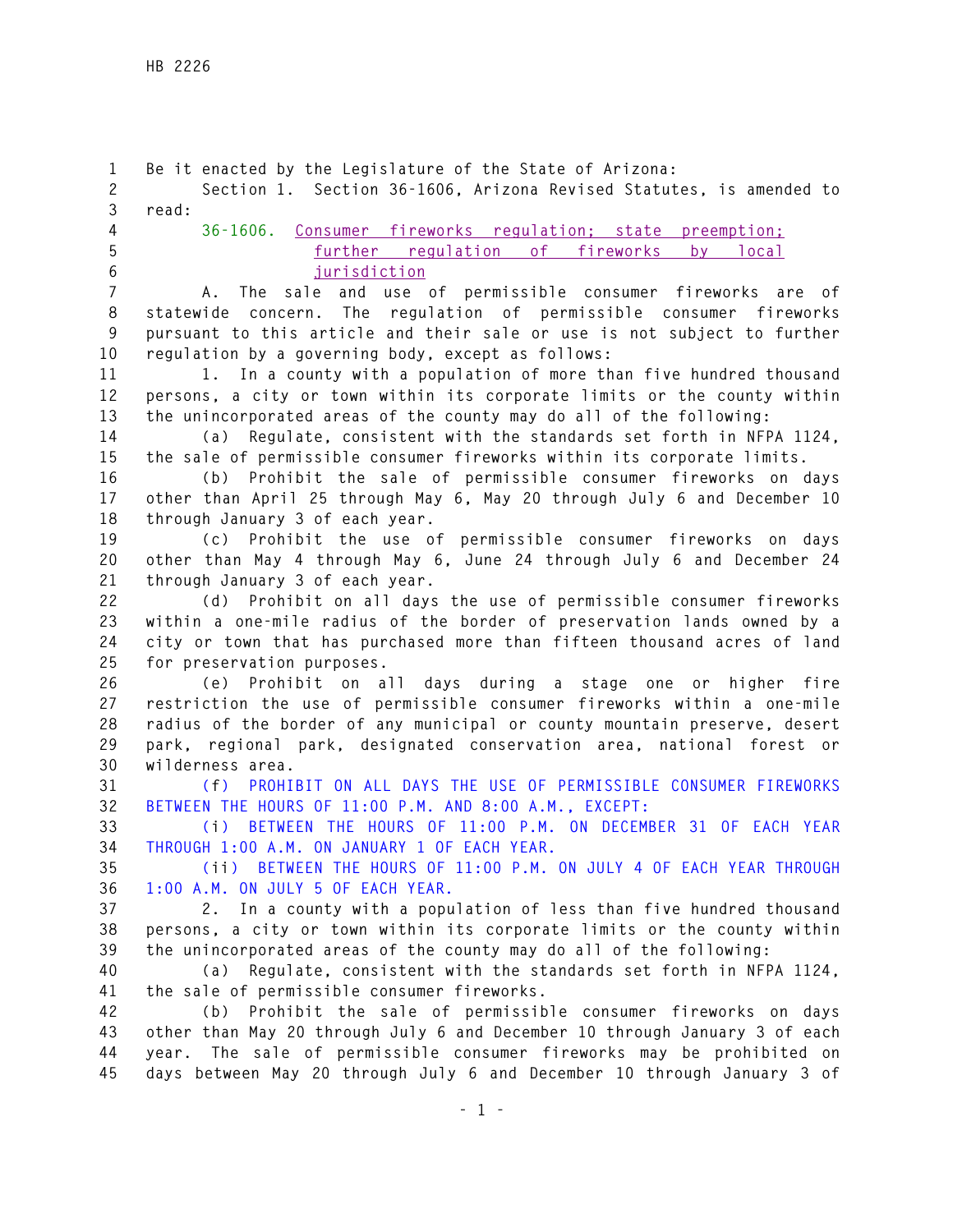**1 each year if a federal or state agency implements a stage one or higher 2 fire restriction. Any prohibition during those dates is limited to only 3 the dates when the stage one or higher fire restriction is in place.** 

**4 (c) Prohibit the use of permissible consumer fireworks on days 5 other than June 24 through July 6 and December 24 through January 3 of 6 each year. The use of permissible consumer fireworks may be prohibited 7 during June 24 through July 6 and December 24 through January 3 of each 8 year if a federal or state agency implements a stage one or higher fire 9 restriction. Any prohibition during those dates is limited to only the 10 dates when the stage one or higher fire restriction is in place.** 

**11 (d) Prohibit on all days the use of permissible consumer fireworks 12 within a one-mile radius of the border of preservation lands owned by a 13 city or town that has purchased more than fifteen thousand acres of land 14 for preservation purposes.** 

**15 (e) Prohibit on all days the use of permissible consumer fireworks 16 within a one-mile radius of the border of any municipal or county mountain 17 preserve, desert park, regional park, designated conservation area, 18 national forest or wilderness area.** 

**19 (f) PROHIBIT ON ALL DAYS THE USE OF PERMISSIBLE CONSUMER FIREWORKS 20 BETWEEN THE HOURS OF 11:00 P.M. AND 8:00 A.M., EXCEPT:** 

**21 (i) BETWEEN THE HOURS OF 11:00 P.M. ON DECEMBER 31 OF EACH YEAR 22 THROUGH 1:00 A.M. ON JANUARY 1 OF EACH YEAR.** 

**23 (ii) BETWEEN THE HOURS OF 11:00 P.M. ON JULY 4 OF EACH YEAR THROUGH 24 1:00 A.M. ON JULY 5 OF EACH YEAR.** 

**25 B. A governing body that chooses to regulate, consistent with the 26 requirements set forth in NFPA 1124 and subsection A of this section, the 27 sale or use of permissible consumer fireworks may not require any 28 additional signage requirements for the sale or use of permissible 29 consumer fireworks other than those signage requirements stipulated in 30 NFPA 1124, except that additional signage that is eight and one-half 31 inches by eleven inches in size, that is on cardstock paper in landscape 32 orientation and that contains the following language on a contrasting 33 background may be posted by the retail sales display of permissible 34 consumer fireworks:** 

| ◡᠇ | CONSUMER INCOVERS.                                                 |
|----|--------------------------------------------------------------------|
| 35 | State of Arizona                                                   |
| 36 | Consumer Fireworks Regulations                                     |
| 37 | Arizona Revised Statutes section 36-1601, et al.                   |
| 38 | The use of permissible consumer fireworks                          |
| 39 | as defined under state law is allowed:                             |
| 40 | May $4$ - May $6$ , June 24 - July $6$ and December 24 - January 3 |
| 41 | The sale of permissible consumer fireworks                         |
| 42 | as defined under state law is allowed:                             |
| 43 | April 25 - May 6, May 20 - July 6 and December $10 -$ January 3    |
| 44 | All other fireworks are prohibited, except                         |
| 45 | as authorized by local fire department permit.                     |